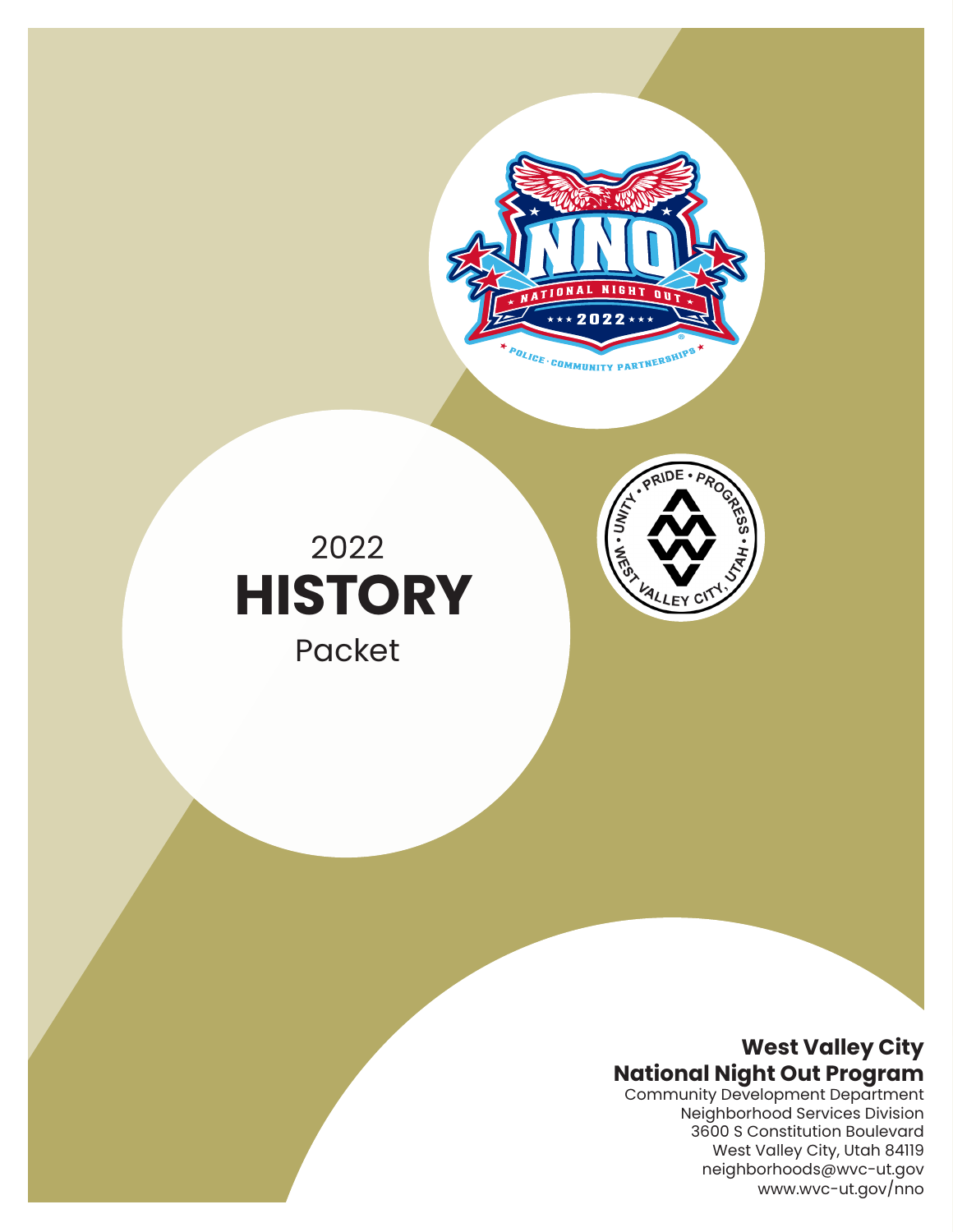

# **What is National Night Out?**

It is America's Night Out Against crime!

The 39th Annual National Night Out (NNO), a unique crime/drug prevention event sponsored by the National Association of Town Watch (NATW), has been scheduled for Tuesday, August 2, 2022.

In West Valley City, neighborhood and community events take place ALL August under the theme of "Neighborhood Nights." In August 2021, over 40 neighborhood & community events were held around the city.

National Night Out is designed to:

Heighten crime and drug prevention awareness;

- Generate support for, and participation in, local anti-crime programs;
- Strengthen neighborhood spirit and police-community partnerships; and
- Send a message to criminals letting them know that neighborhoods are organized and fighting back.

Along with the traditional display of outdoor lights and front porch vigils, cities, towns and neighborhoods 'celebrate' NNO with a variety of events and activities such as:

- Block parties
- Cookouts
- Visits from local police and sheriff departments
- Parades
- Exhibits
- Flashlight walks
- Contests
- Youth programs

NNO has proven to be an effective, inexpensive and enjoyable program to promote neighborhood spirit and police-community partnerships in our fight for a safer nation. Plus, the benefits the community derives from NNO most certainly extends well beyond the one night.

WWW.WVC-UT.GOV/NNO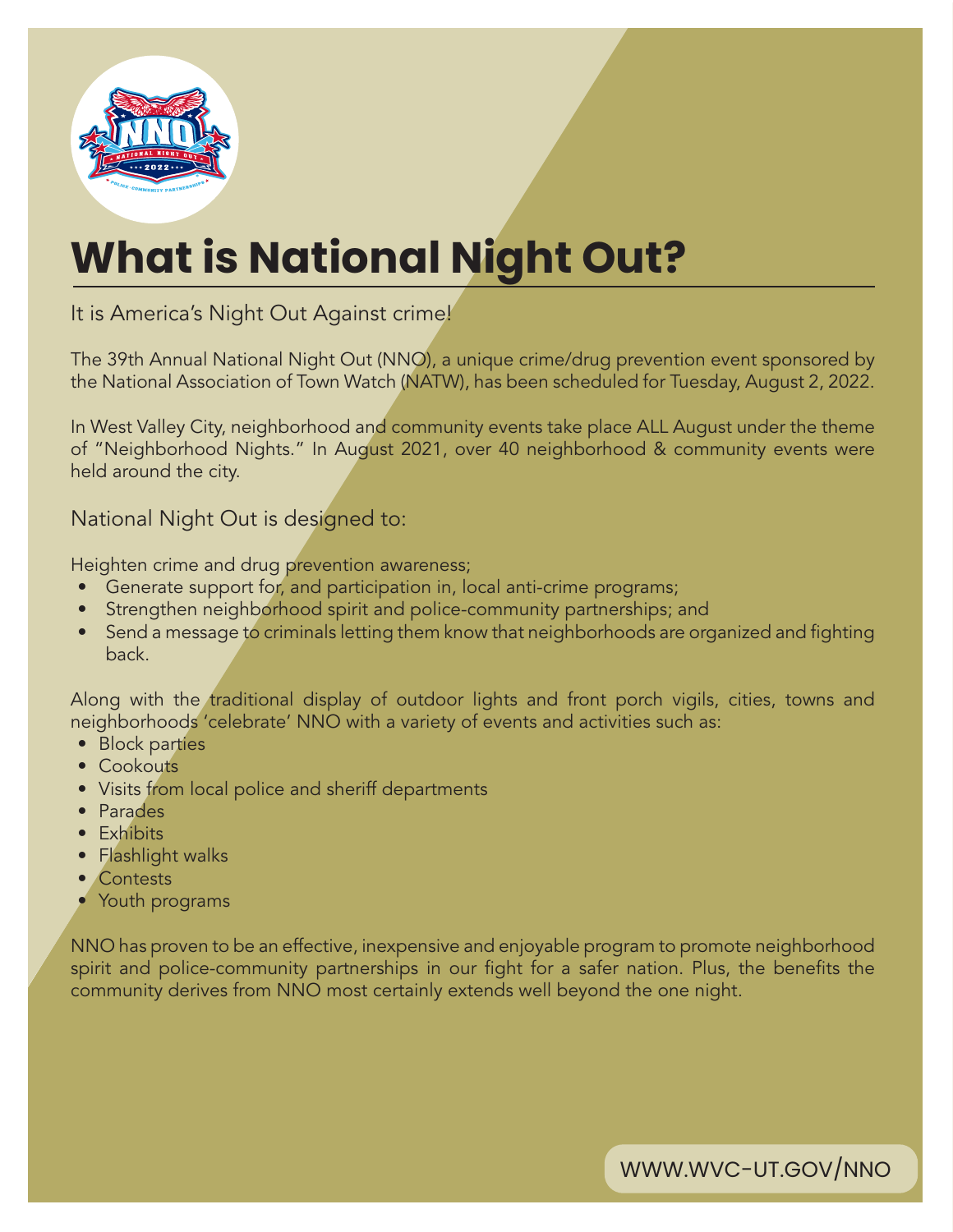



## **ABOUT WEST VALLEY CITY**

### A Brief History of NATW

National Association of Town Watch (NATW) is a non-profit organization dedicated to the development and promotion of various crime prevention programs including neighborhood watch groups, law enforcement agencies, state and regional crime prevention associations, businesses, civic groups, and individuals, devoted to safer communities. The nations premiere crime prevention network works with law enforcement officials and civilian leaders to keep crime watch volunteers informed, interested, involved and motivated. Since 1981, NATW continues to serve thousands of members across the nation.

The introduction of National Night Out, "America's Night Out Against Crime", in 1984 began an effort to promote involvement in crime prevention activities, police-community partnerships, neighborhood camaraderie and send a message to criminals letting them know that neighborhoods are organized and fighting back. NATW's National Night Out program culminates annually, on the first Tuesday of August (In Texas, the first Tuesday of October).

NATW's Executive Director, Matt Peskin introduced National Night Out in 1984.The first National Night Out took place on Tuesday, August 7th 1984. That first year, 2.5 million Americans took part across 400 communities in 23 states.

The seed had been planted.

National Night Out now involves over 38 million people and 16,000 communities from all fifty states, U.S. Territories, Canadian cities, and military bases worldwide.

The traditional "lights on" campaign and symbolic front porch vigils turned into a celebration across America with various events and activities including, but not limited to, block parties, cookouts, parades, visits from emergency personnel, rallies and marches, exhibits, youth events, safety demonstrations and seminars, in effort to heighten awareness and enhance community relations.

Peskin said, "It's a wonderful opportunity for communities nationwide to promote policecommunity partnerships, crime prevention, and neighborhood camaraderie. While the one night is certainly not an answer to crime, drugs and violence, National Night Out represents the kind of spirit, energy and determination to help make neighborhoods a safer place year round. The night celebrates safety and crime prevention successes and works to expand and strengthen programs for the next 364 days."